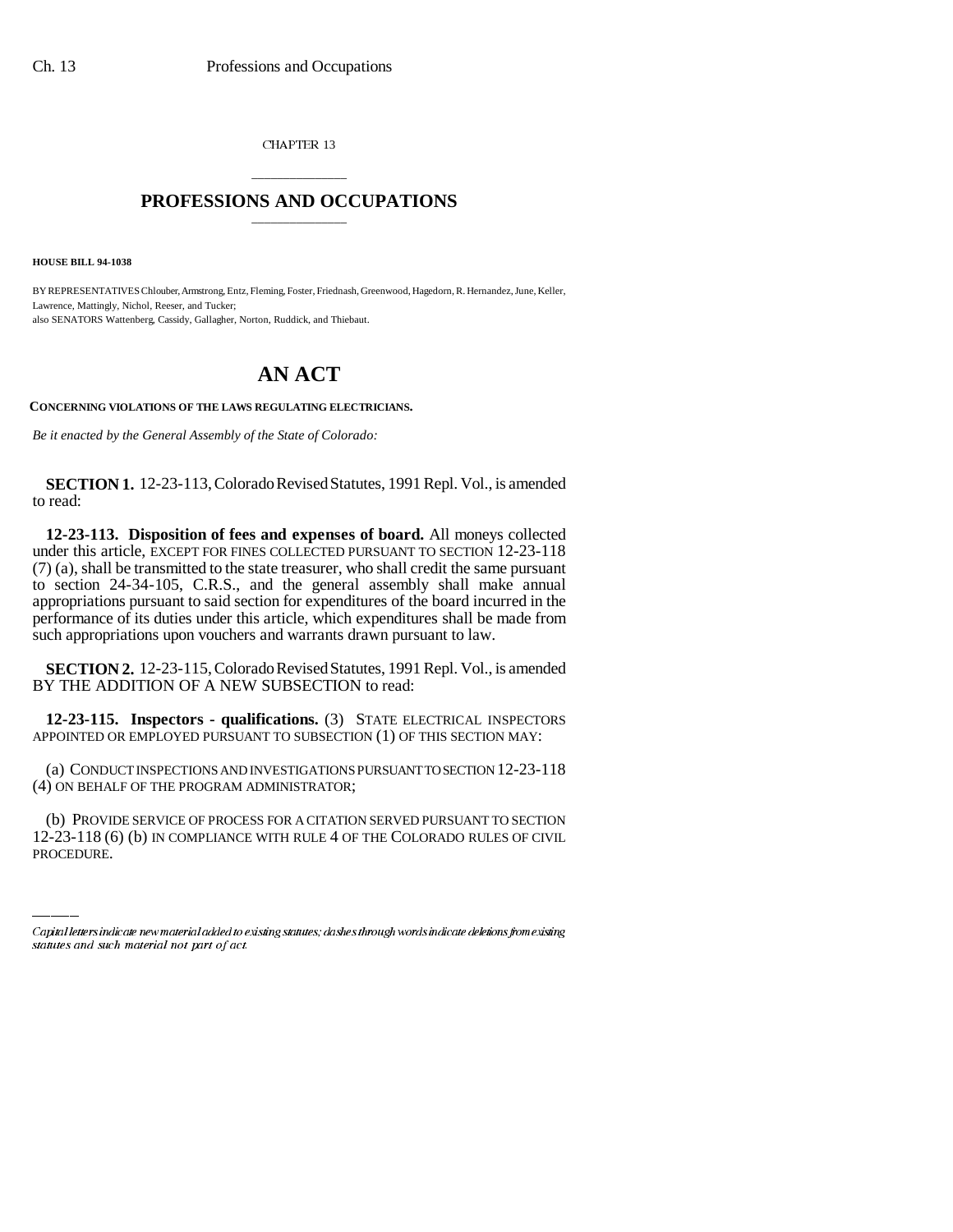**SECTION 3.** 12-23-118, Colorado Revised Statutes, 1991 Repl. Vol., is amended to read:

**12-23-118. Violations - citations - settlement agreements - hearings - fines.** (1) The board may deny, suspend, revoke, or refuse to renew any license or registration issued or applied for under the provisions of this article, or may place a licensee or registrant on probation, OR MAY ISSUE A CITATION TO A LICENSEE, REGISTRANT, OR APPLICANT FOR LICENSURE for any of the following reasons:

(a) Violation of or aiding or abetting in the violation of any of the provisions of this article;

(b) Violation of the rules and regulations or orders promulgated by the board in conformity with the provisions of this article or aiding or abetting in such violation;

(c) Failure or refusal to remove within a reasonable time the cause of the disapproval of any electrical installation as reported on the notice of disapproval, but such reasonable time shall include time for appeal to and a hearing before the board;

(d) Failure or refusal to maintain or adhere to the minimum standards set forth in rules and regulations adopted by the board pursuant to section 12-23-104 (2) (a);

(e) Any cause for which the issuance of the license could have been refused had it then existed and been known to the board;

(f) Commitment of one or more acts or omissions that do not meet generally accepted standards of electrical practice;

(g) Conviction of or acceptance of a plea of guilty or nolo contendere by a court to a felony. In considering the disciplinary action, the board shall be governed by the provisions of section 24-5-101, C.R.S.

(h) Advertising by any licensee or registrant which is false or misleading;

(i) Deception, misrepresentation, or fraud in obtaining or attempting to obtain a license; or in obtaining or attempting to obtain the renewal of a license or registration;

(j) Failure of a master electrician who is charged with supervising all electrical work performed by a contractor pursuant to section 12-23-106 (5) (c) to adequately supervise such work or failure of any licensee to adequately supervise an apprentice who is working at the trade pursuant to section 12-23-110.5;

(k) Employment of any person required by this article to be licensed or registered or to obtain a permit who has not obtained such license, registration, or permit;

(l) Disciplinary action against an electrician's license in another jurisdiction. Evidence of such disciplinary action shall be prima facie evidence for denial of licensure or other disciplinary action if the violation would be grounds for such disciplinary action in this state.

(2) When a complaint or an investigation discloses an instance of misconduct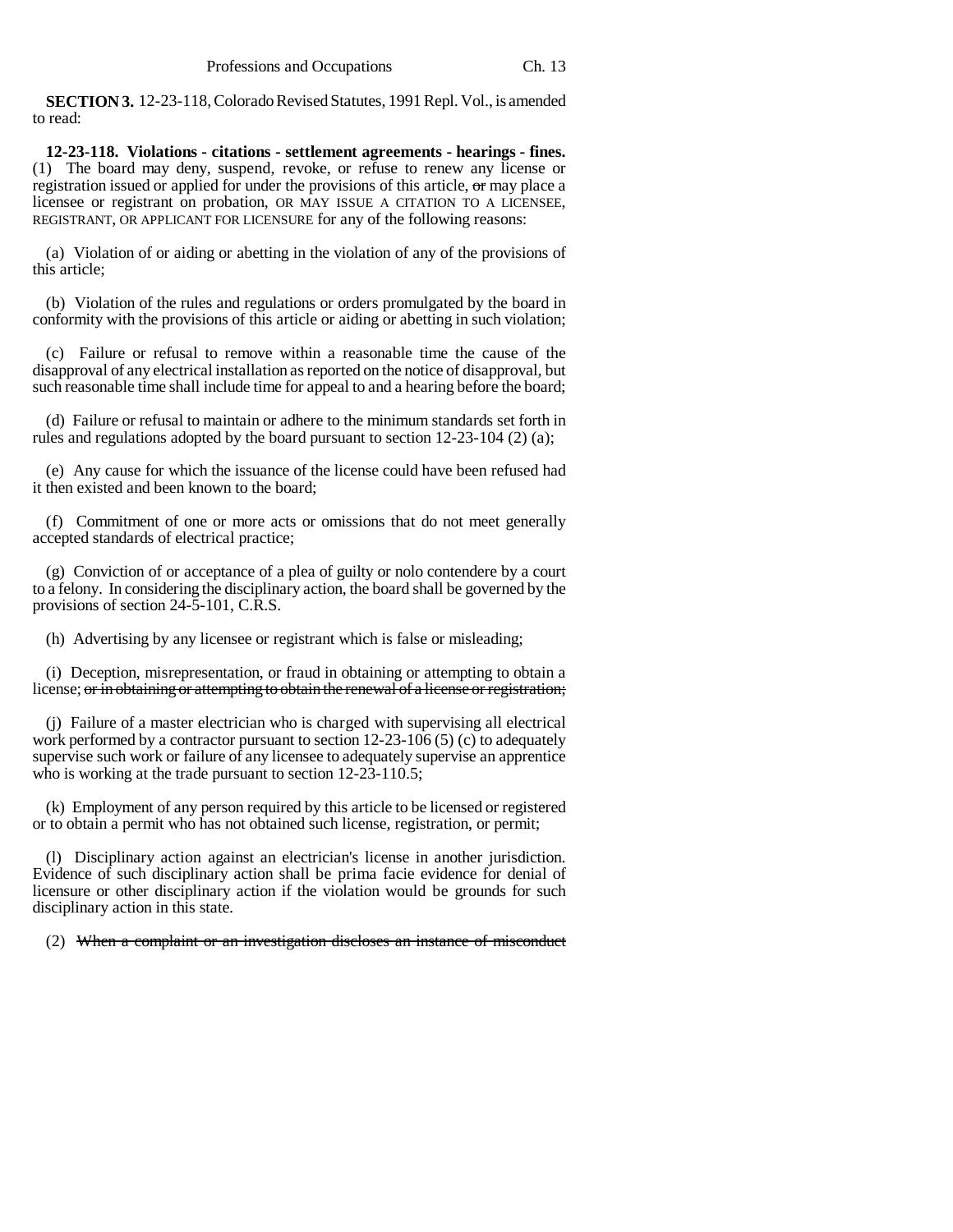## Ch. 13 Professions and Occupations

which, in the opinion of the board, does not warrant formal action by the board but which should not be dismissed as being without merit, a letter of admonition may be sent by certified mail to the licensee or registrant against whom a complaint was made and a copy thereof to the person making the complaint, but, when a letter of admonition is sent by certified mail by the board to a licensee or registrant complained against, such person shall be advised that he has the right to request in writing, within twenty days after proven receipt of the letter, that formal disciplinary proceedings be initiated against him to adjudicate the propriety of the conduct upon which the letter of admonition is based. If such request is timely made, the letter of admonition shall be deemed vacated, and the matter shall be processed by means of formal disciplinary proceedings.

(3) Any disciplinary action taken by the board and judicial review of such action shall be in accordance with the provisions of article 4 of title 24, C.R.S., and the hearing and opportunity for review shall be conducted pursuant to said article by the board or an administrative law judge at the board's discretion.

(4) (a) IF PURSUANT TO AN INSPECTION OR INVESTIGATION BY A STATE ELECTRICAL INSPECTOR THE BOARD CONCLUDES THAT ANY LICENSEE, REGISTRANT, OR APPLICANT FOR LICENSURE HAS VIOLATED ANY PROVISION OF SUBSECTION (1) OF THIS SECTION AND THAT DISCIPLINARY ACTION IS APPROPRIATE, THE PROGRAM ADMINISTRATOR OR THE PROGRAM ADMINISTRATOR'S DESIGNEE MAY ISSUE A CITATION IN ACCORDANCE WITH SUBSECTION (6) OF THIS SECTION TO SUCH LICENSEE, REGISTRANT, OR APPLICANT.

(b) (I) THE LICENSEE, REGISTRANT, OR APPLICANT TO WHOM A CITATION HAS BEEN ISSUED MAY MAKE A REQUEST TO NEGOTIATE A STIPULATED SETTLEMENT AGREEMENT WITH THE PROGRAM ADMINISTRATOR OR THE PROGRAM ADMINISTRATOR'S DESIGNEE, IF SUCH REQUEST IS MADE IN WRITING WITHIN TEN WORKING DAYS AFTER ISSUANCE OF THE CITATION WHICH IS THE SUBJECT OF THE SETTLEMENT AGREEMENT.

(II) ALL STIPULATED SETTLEMENT AGREEMENTS SHALL BE CONDUCTED PURSUANT TO RULES ADOPTED BY THE BOARD PURSUANT TO SECTION 12-23-104 (2) (a). THE BOARD SHALL ADOPT A RULE TO ALLOW ANY LICENSEE, REGISTRANT, OR APPLICANT UNABLE, IN GOOD FAITH, TO SETTLE WITH THE PROGRAM ADMINISTRATOR TO REQUEST AN ADMINISTRATIVE HEARING PURSUANT TO PARAGRAPH (c) OF THIS SUBSECTION (4).

(c) (I) THE LICENSEE, REGISTRANT, OR APPLICANT TO WHOM A CITATION HAS BEEN ISSUED MAY REQUEST AN ADMINISTRATIVE HEARING TO DETERMINE THE PROPRIETY OF SUCH CITATION IF SUCH REQUEST IS MADE IN WRITING WITHIN TEN WORKING DAYS AFTER ISSUANCE OF THE CITATION WHICH IS THE SUBJECT OF THE HEARING OR WITHIN A REASONABLE PERIOD AFTER NEGOTIATIONS FOR A STIPULATED SETTLEMENT AGREEMENT PURSUANT TO PARAGRAPH (b) OF THIS SUBSECTION (4) HAVE BEEN DEEMED FUTILE BY THE PROGRAM ADMINISTRATOR.

(II) FOR GOOD CAUSE THE BOARD MAY EXTEND THE PERIOD OF TIME IN WHICH A PERSON WHO HAS BEEN CITED MAY REQUEST A HEARING.

(III) ALL HEARINGS CONDUCTED PURSUANT TO SUBPARAGRAPH (I) OF THIS PARAGRAPH (c) SHALL BE CONDUCTED IN COMPLIANCE WITH SECTION 24-4-105, C.R.S.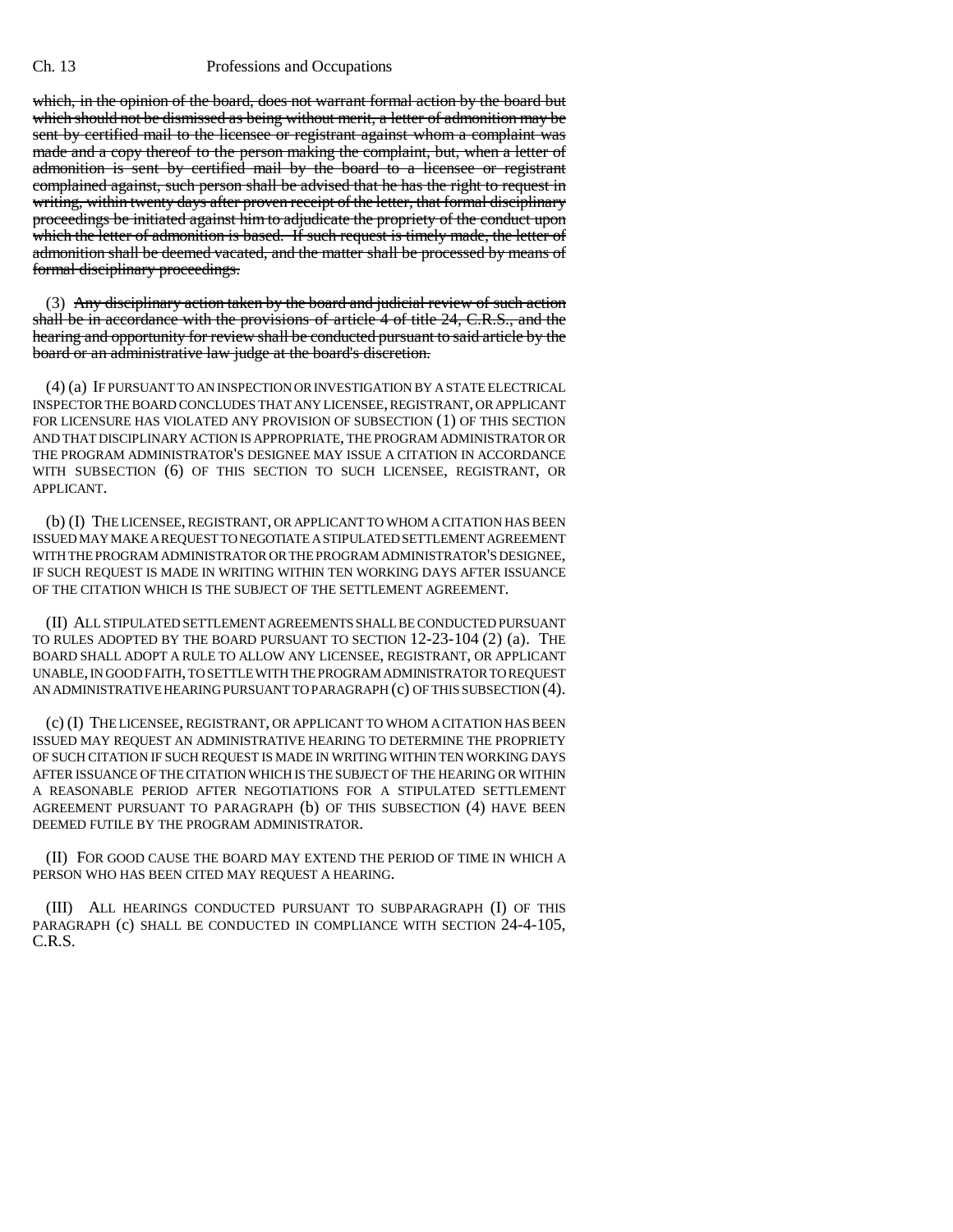(d) ANY ACTION TAKEN BY THE BOARD PURSUANT TO THIS SECTION SHALL BE DEEMED FINAL AFTER THE PERIOD OF TIME EXTENDED TO THE LICENSEE, REGISTRANT, OR APPLICANT TO CONTEST SUCH ACTION PURSUANT TO THIS SUBSECTION (4) HAS EXPIRED.

(5) (a) THE BOARD SHALL ADOPT A SCHEDULE OF FINES PURSUANT TO PARAGRAPH (b) OF THIS SUBSECTION (5) AS PENALTIES FOR VIOLATING SUBSECTION (1) OF THIS SECTION. SUCH FINES SHALL BE ASSESSED IN CONJUNCTION WITH THE ISSUANCE OF A CITATION, PURSUANT TO A STIPULATED SETTLEMENT AGREEMENT, OR FOLLOWING AN ADMINISTRATIVE HEARING. SUCH SCHEDULE SHALL BE ADOPTED BY RULE IN ACCORDANCE WITH SECTION 12-23-104 (2) (a).

(b) IN DEVELOPING THE SCHEDULE OF FINES, THE BOARD SHALL:

(I) PROVIDE THAT A FIRST OFFENSE MAY CARRY A FINE OF UP TO ONE THOUSAND DOLLARS;

(II) PROVIDE THAT A SECOND OFFENSE MAY CARRY A FINE OF UP TO TWO THOUSAND DOLLARS;

(III) PROVIDE THAT ANY SUBSEQUENT OFFENSE MAY CARRY A FINE OF UP TO TWO THOUSAND DOLLARS FOR EACH DAY THAT SUBSECTION (1) OF THIS SECTION IS VIOLATED;

(IV) CONSIDER HOW THE VIOLATION IMPACTS THE PUBLIC, INCLUDING ANY HEALTH AND SAFETY CONSIDERATIONS;

(V) CONSIDER WHETHER TO PROVIDE FOR A RANGE OF FINES FOR ANY PARTICULAR VIOLATION OR TYPE OF VIOLATION; AND

(VI) PROVIDE UNIFORMITY IN THE FINE SCHEDULE.

(c) ANY PERSON WHO DOES NOT COMPLY WITH A CITATION, A STIPULATED SETTLEMENT AGREEMENT, OR AN ORDER ISSUED PURSUANT TO AN ADMINISTRATIVE HEARING AND WHO HAS EXHAUSTED ANY REMEDY AVAILABLE PURSUANT TO THIS SECTION OR SECTION 12-23-120 COMMITS A CLASS 1 MISDEMEANOR AND SHALL PAY A FINE AS PROVIDED IN SECTION 18-1-106, C.R.S.

(6) (a) (I) ANY CITATION ISSUED PURSUANT TO THIS SECTION SHALL BE IN WRITING, SHALL ADEQUATELY DESCRIBE THE NATURE OF THE VIOLATION, AND SHALL REFERENCE THE STATUTORY OR REGULATORY PROVISION OR ORDER ALLEGED TO HAVE BEEN VIOLATED.

(II) ANY CITATION ISSUED PURSUANT TO THIS SECTION SHALL CLEARLY STATE WHETHER A FINE IS IMPOSED, THE AMOUNT OF SUCH FINE, AND THAT PAYMENT FOR SUCH FINE MUST BE REMITTED WITHIN THE TIME SPECIFIED IN SUCH CITATION IF SUCH CITATION IS NOT CONTESTED PURSUANT TO SUBSECTION (4) OF THIS SECTION.

(III) ANY CITATION ISSUED PURSUANT TO THIS SECTION SHALL CLEARLY SET FORTH HOW SUCH CITATION MAY BE CONTESTED PURSUANT TO SUBSECTION (4) OF THIS SECTION, INCLUDING ANY TIME LIMITATIONS.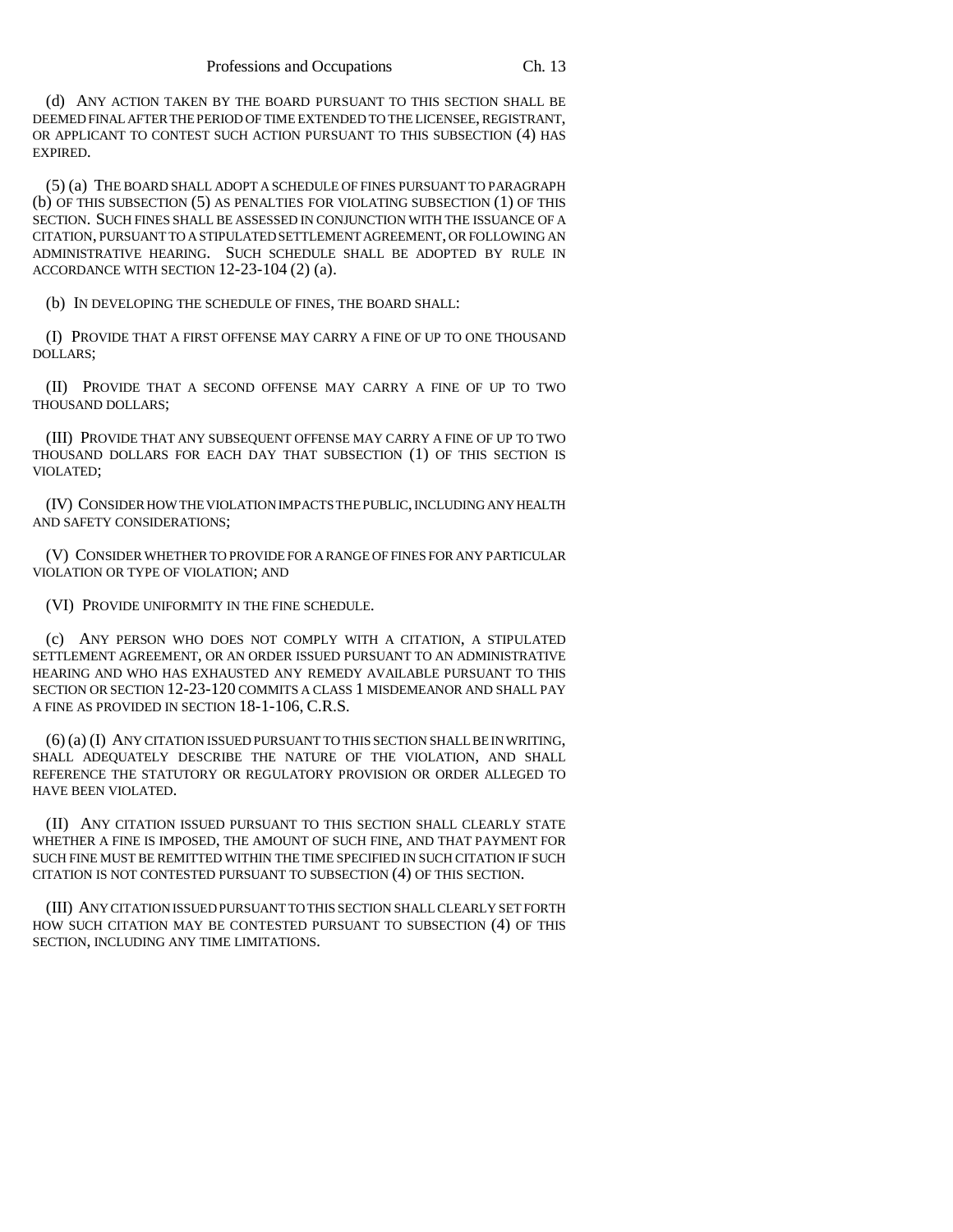## Ch. 13 Professions and Occupations

(b) A CITATION OR COPY OF A CITATION ISSUED PURSUANT TO THIS SECTION MAY BE SERVED BY CERTIFIED MAIL OR IN PERSON BY A STATE ELECTRICAL INSPECTOR OR THE ADMINISTRATOR'S DESIGNEE UPON A PERSON OR THE PERSON'S AGENT IN ACCORDANCE WITH RULE 4 OF THE COLORADO RULES OF CIVIL PROCEDURE.

(c) IF THE RECIPIENT FAILS TO GIVE WRITTEN NOTICE TO THE BOARD THAT THE RECIPIENT INTENDS TO CONTEST SUCH CITATION OR TO NEGOTIATE A STIPULATED SETTLEMENT AGREEMENT WITHIN TEN WORKING DAYS AFTER SERVICE OF A CITATION BY THE BOARD, SUCH CITATION SHALL BE DEEMED A FINAL ORDER OF THE BOARD.

(d) THE BOARD MAY SUSPEND OR REVOKE A LICENSE OR REGISTRATION OR MAY REFUSE TO RENEW ANY LICENSE OR REGISTRATION ISSUED OR MAY PLACE ON PROBATION ANY LICENSEE OR REGISTRANT IF THE LICENSEE OR REGISTRANT FAILS TO COMPLY WITH THE REQUIREMENTS SET FORTH IN A CITATION DEEMED FINAL PURSUANT TO PARAGRAPH (c) OF THIS SUBSECTION (6).

(e) THE FAILURE OF AN APPLICANT FOR LICENSURE TO COMPLY WITH A CITATION DEEMED FINAL PURSUANT TO PARAGRAPH (c) OF THIS SUBSECTION (6) IS GROUNDS FOR DENIAL OF A LICENSE.

(f) NO CITATION MAY BE ISSUED UNDER THIS SECTION UNLESS THE CITATION IS ISSUED WITHIN THE SIX-MONTH PERIOD FOLLOWING THE OCCURRENCE OF THE VIOLATION.

(7) (a) ANY FINE COLLECTED PURSUANT TO THIS SECTION SHALL BE TRANSMITTED TO THE STATE TREASURER, WHO SHALL CREDIT ONE-HALF OF THE AMOUNT OF ANY SUCH FINE TO THE GENERAL FUND, AND ONE-HALF OF THE AMOUNT OF ANY SUCH FINE SHALL BE SHARED WITH THE APPROPRIATE CITY, TOWN, COUNTY, OR CITY AND COUNTY, WHICH AMOUNTS SHALL BE TRANSMITTED TO ANY SUCH ENTITY ON AN ANNUAL BASIS.

(b) ANY FINE ASSESSED IN A CITATION OR AN ADMINISTRATIVE HEARING OR ANY AMOUNT DUE PURSUANT TO A STIPULATED SETTLEMENT AGREEMENT THAT IS NOT PAID MAY BE COLLECTED BY THE PROGRAM ADMINISTRATOR THROUGH A COLLECTION AGENCY OR IN AN ACTION IN THE DISTRICT COURT OF THE COUNTY IN WHICH THE PERSON AGAINST WHOM THE FINE IS IMPOSED RESIDES OR IN THE COUNTY IN WHICH THE OFFICE OF THE PROGRAM ADMINISTRATOR IS LOCATED.

(c) THE ATTORNEY GENERAL SHALL PROVIDE LEGAL ASSISTANCE AND ADVICE TO THE PROGRAM ADMINISTRATOR IN ANY ACTION TO COLLECT AN UNPAID FINE.

(d) IN ANY ACTION BROUGHT TO ENFORCE THIS SUBSECTION (7), REASONABLE ATTORNEY FEES AND COSTS SHALL BE AWARDED.

**SECTION 4.** 12-23-118.2, Colorado Revised Statutes, 1991 Repl. Vol., is repealed as follows:

**12-23-118.2. Reconsideration and review of board action.** The board, on its own motion or upon application, at any time after the imposition of any discipline as provided for in section 12-23-118, may reconsider its prior action and reinstate or restore such license or terminate probation or reduce the severity of its prior